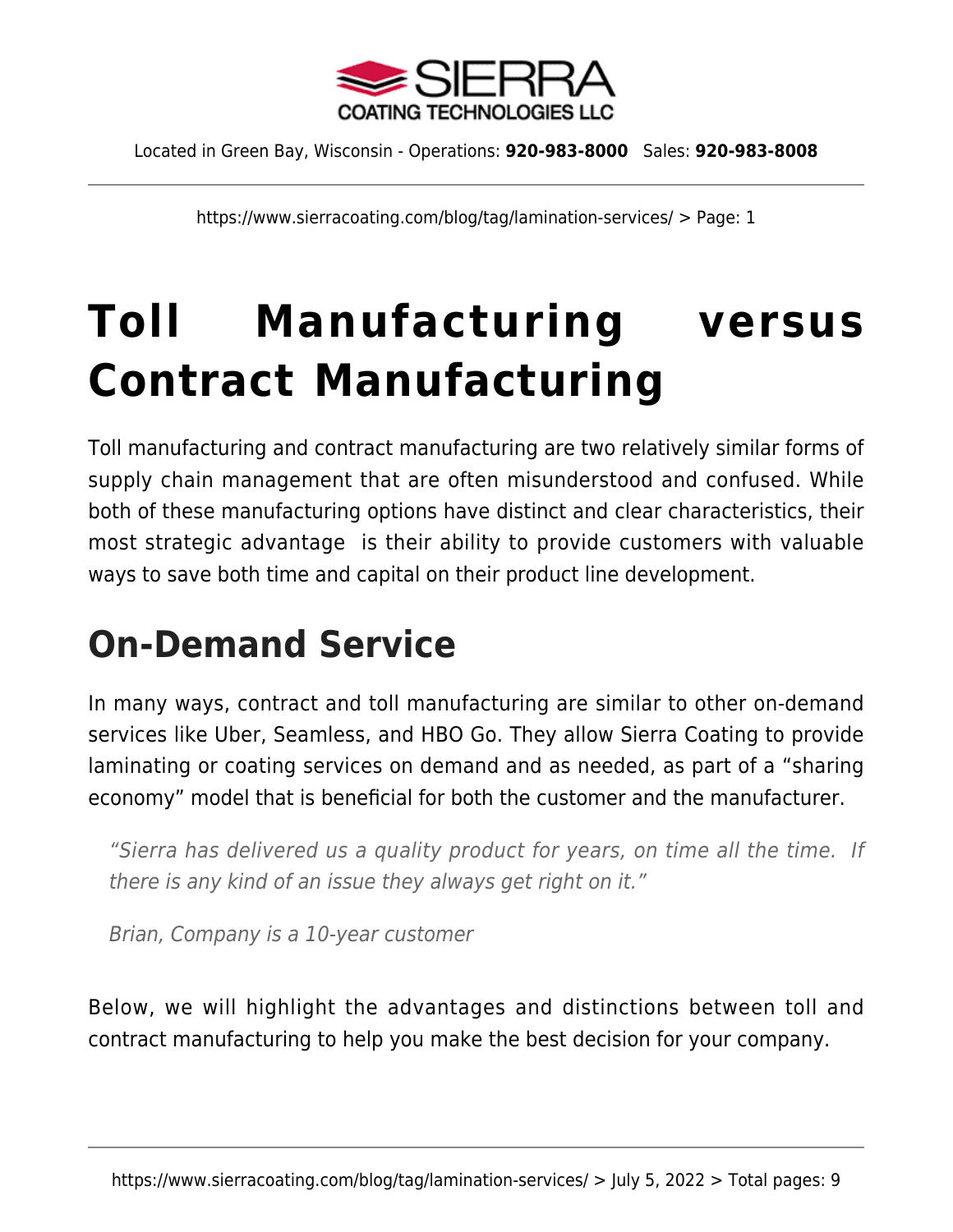

https://www.sierracoating.com/blog/tag/lamination-services/ > Page: 2

### **What is Toll Manufacturing?**

In toll manufacturing, one company provides raw materials (or semi-finished goods) to a third-party, who will then provide the rest of the services (manufacturing). Typically, the third-party company will already have particular equipment and organizational models in place, and they can supply subclasses of manufacturing processes for the first company for a fee – or toll.

As a toll manufacturer, Sierra Coating can provide customers with a facility and manufacturing equipment to process their raw materials or semi-finished products. Because of this, the customer only has a variable cost of manufacturing without the financial investment in equipment, facilities, and employees. With toll manufacturing, the customer is equipped with the resources to develop their own specialty coatings or papers that Sierra Coating can use in the manufacturing process. Subsequently, the customer is able to develop the exact product they envision, without the time and capital investment of building a manufacturing operation. This significantly decreases the time required to get the product to market, as lead times for ordering and installing new machinery are eliminated.

At Sierra Coating, customers are able to supply one or more of the raw materials needed for production or, if the customer prefers, the Sierra Coating team can supply the materials.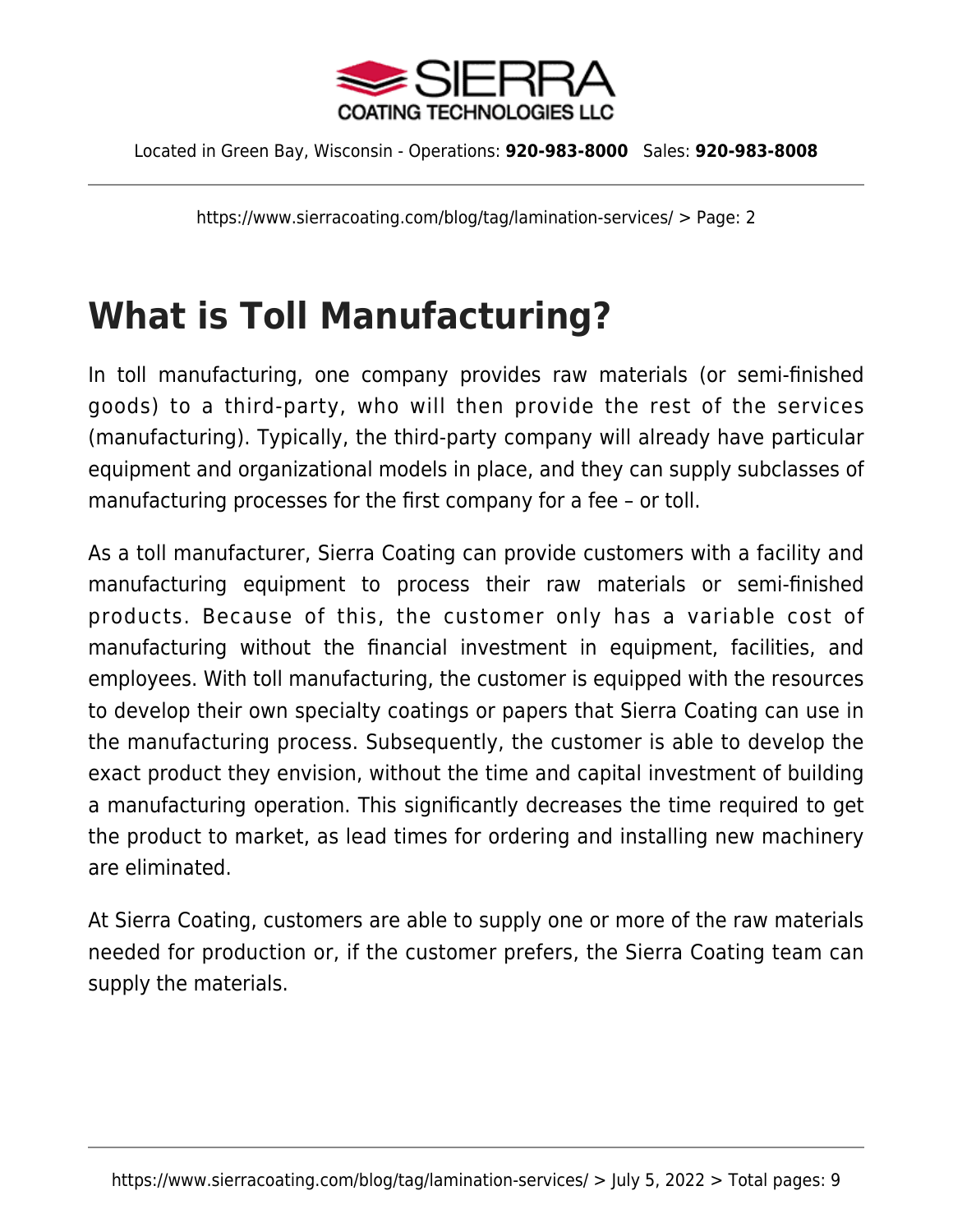

https://www.sierracoating.com/blog/tag/lamination-services/ > Page: 3

## **Key Differences with Contract Manufacturing**

Though contract manufacturing is similar to toll manufacturing, there are some key differences between the two. Similar to toll manufacturing, contract manufacturing involves [outsourcing production processes to a third-party](https://www.sierracoating.com/financial-case-contract-manufacturing-ebook) [company](https://www.sierracoating.com/financial-case-contract-manufacturing-ebook). In contract manufacturing, however, the third-party company hired to produce the goods is supplying the manufacturing process as well as sourcing all of the raw materials. Contract manufacturing is creating a supply chain vendor for a branded, private label or custom-made product. The contract manufacturer is responsible for making the product to specification and meeting the delivery time requirements. This offers the customer a fast and effective method of extending their product line with minimal investment and a made-to-order supply program.

### **Helpful Resources**

Sierra Coating is a leader in coating and laminating services, with over twenty years of experience providing our customers with both toll and contract manufacturing services. To learn more about the differences between toll and contract manufacturing as well as other popular paper industry terms, download our free guide, *[Commonly Misused Terms within the Paper Industry](https://www.sierracoating.com/misunderstood-terms-in-paper-industry)*.

If you have any questions about how Sierra Coating can help with your next toll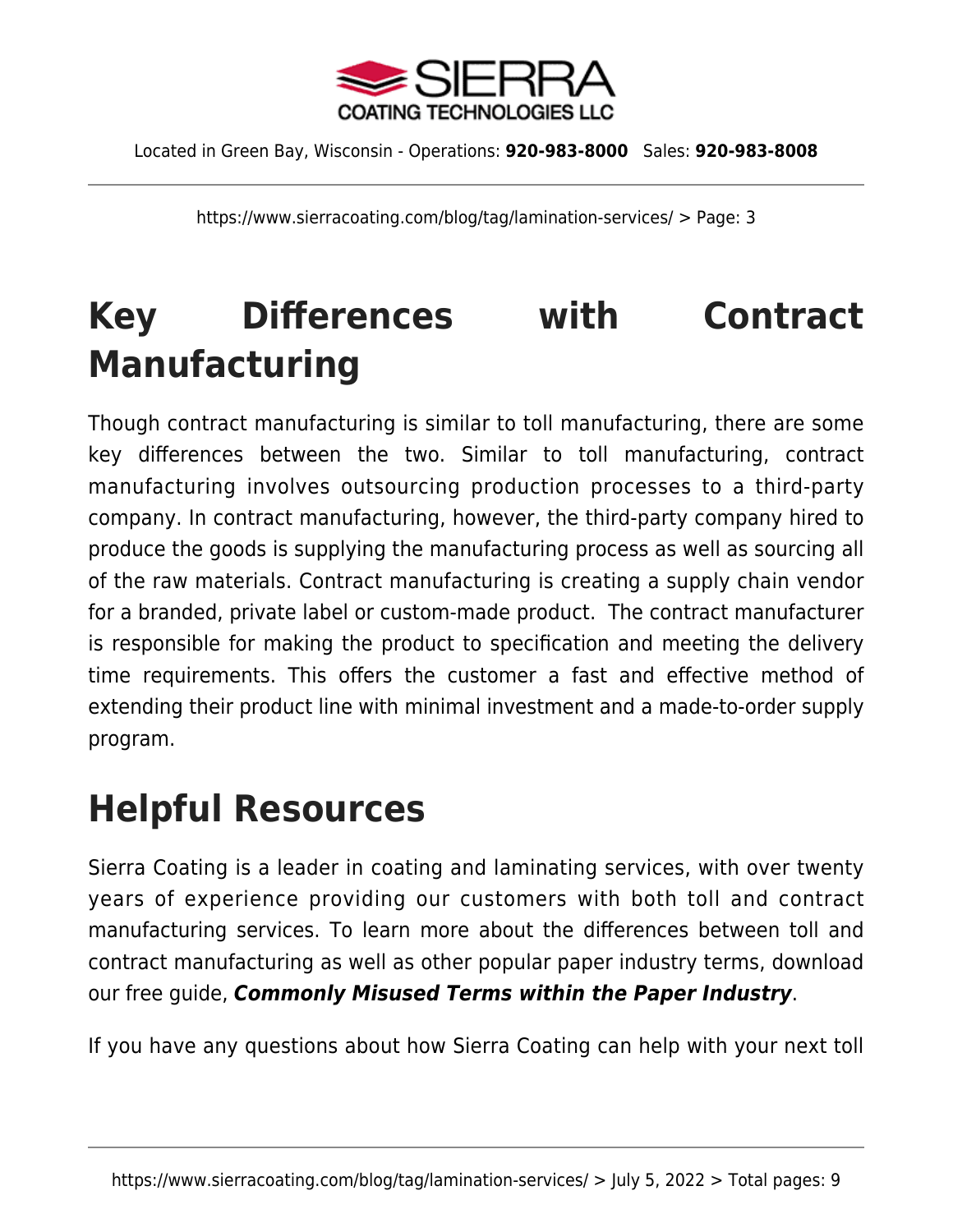

https://www.sierracoating.com/blog/tag/lamination-services/ > Page: 4

and/or contract manufacturing project, [contact us today](https://www.sierracoating.com/contact).



# **[MFG Day – A Time to Celebrate](https://www.sierracoating.com/blog/mfg-day-a-time-to-celebrate-entrepreneurs/) [Entrepreneurs](https://www.sierracoating.com/blog/mfg-day-a-time-to-celebrate-entrepreneurs/)**

## **Sierra Coating Supports MFG Day and the Innovators Making It Possible**

On October 2<sup>nd</sup>, 2015, we celebrate American entrepreneurship with [National](http://mfgday.com/)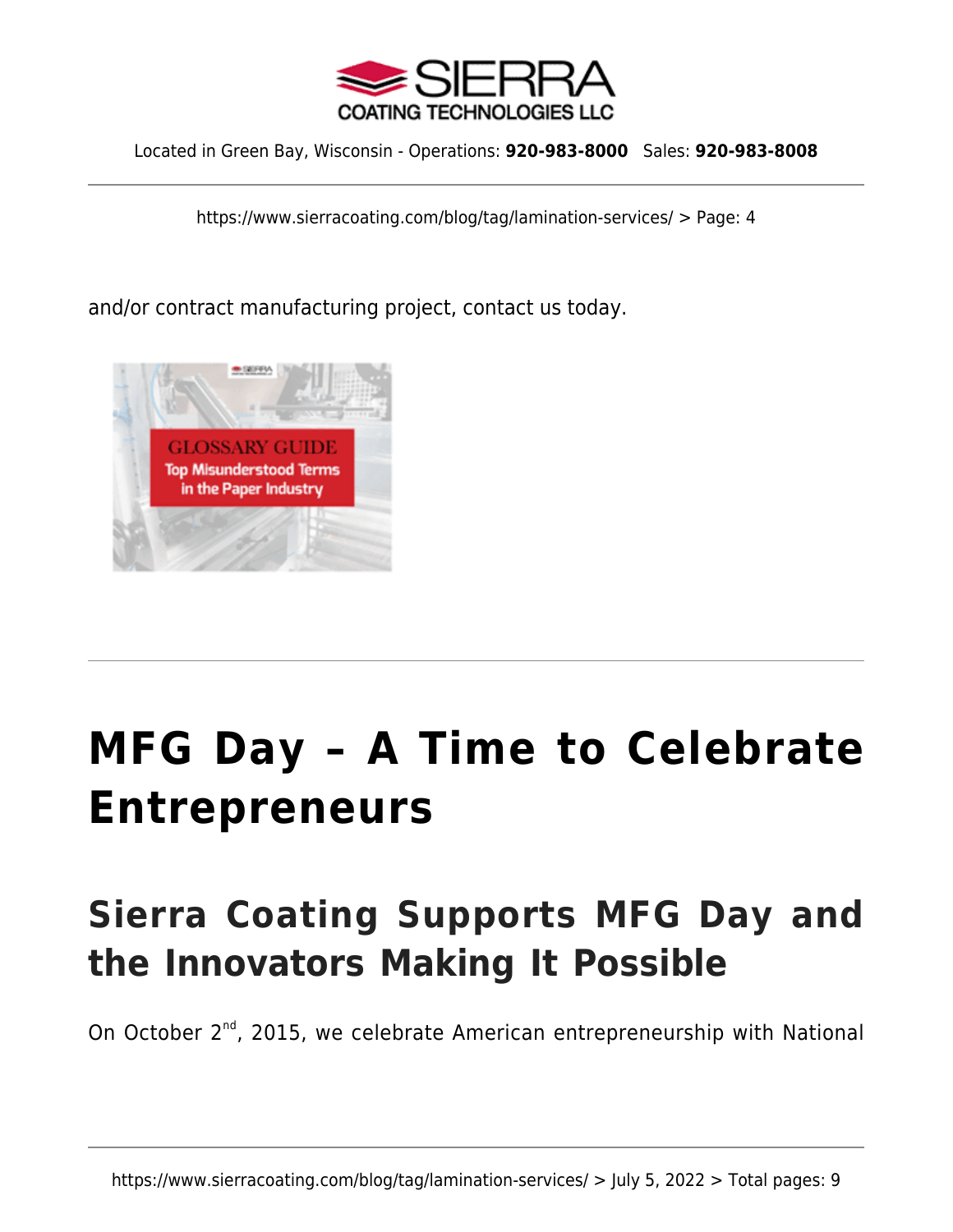

https://www.sierracoating.com/blog/tag/lamination-services/ > Page: 5

[Manufacturing \(MFG\) Day](http://mfgday.com/). Manufacturers across the country will open their doors for tours and educational events to raise awareness of [STEM education programs](http://www.ed.gov/stem) and celebrate progress made within the manufacturing industry.

From new start-ups to family-owned businesses that have been crafting goods for generations, our industry would not exist without the new ideas and solutions of innovators and entrepreneurs alike. Companies, like Sierra Coating Technologies, are proud to offer the services that help bring these new projects to life.

As a contract and toll manufacturer, Sierra Coating provides [laminating services](https://www.linkedin.com/pulse/contract-toll-manufacturing-like-your-uber-driver-robert-shade) [on-demand](https://www.linkedin.com/pulse/contract-toll-manufacturing-like-your-uber-driver-robert-shade) for all scales and project applications — especially those that have never been seen before.

To help entrepreneurs understand the steps of taking their idea from prototype to high-volume production, our team of experts at Sierra Coating created [the](https://www.sierracoating.com/prototype-to-high-volume-production) [ultimate cheat sheet.](https://www.sierracoating.com/prototype-to-high-volume-production) One of the most critical keys for developing a new product design is the staging and gating process. Our team outlined four steps for young entrepreneurs to keep in mind as they pursue a new project:

- 1. Consult Research & Development specialists who can offer insight, experience and expertise.
- 2. Determine the feasibility of your project. Does it hold up to economic analysis?
- 3. Develop and test your prototype.
- 4. Continually utilize the staging and gating process to enhance the quality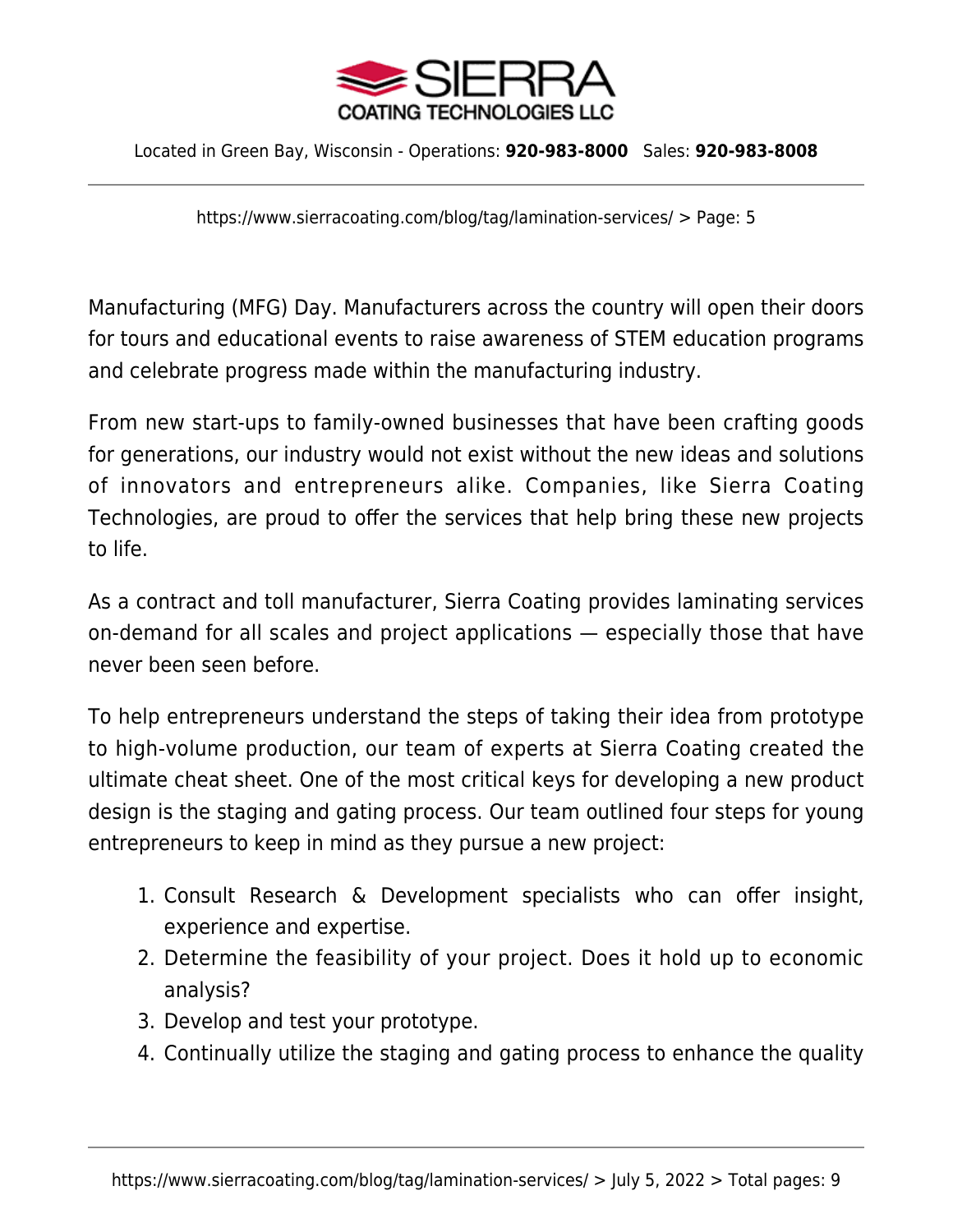

https://www.sierracoating.com/blog/tag/lamination-services/ > Page: 6

and reduce the risk of failure.

The Sierra Coating team is well-equipped to help minimize the costs and risks associated with new product development through our contract manufacturing services. The treated paper services we offer include a facility for high-volume production, and prototype development can often utilize the very same machines.

We're lucky to work with brilliant new ideas every day. Learn more about our process at Sierra Coating and how you can get a new project off the ground by downloading our new eBook, *[The Stages and Gates of Prototype to High-](https://www.sierracoating.com/prototype-to-high-volume-production)[Volume Production](https://www.sierracoating.com/prototype-to-high-volume-production)*. We wish all the innovators and creative makers a happy and inspiring MFG Day!

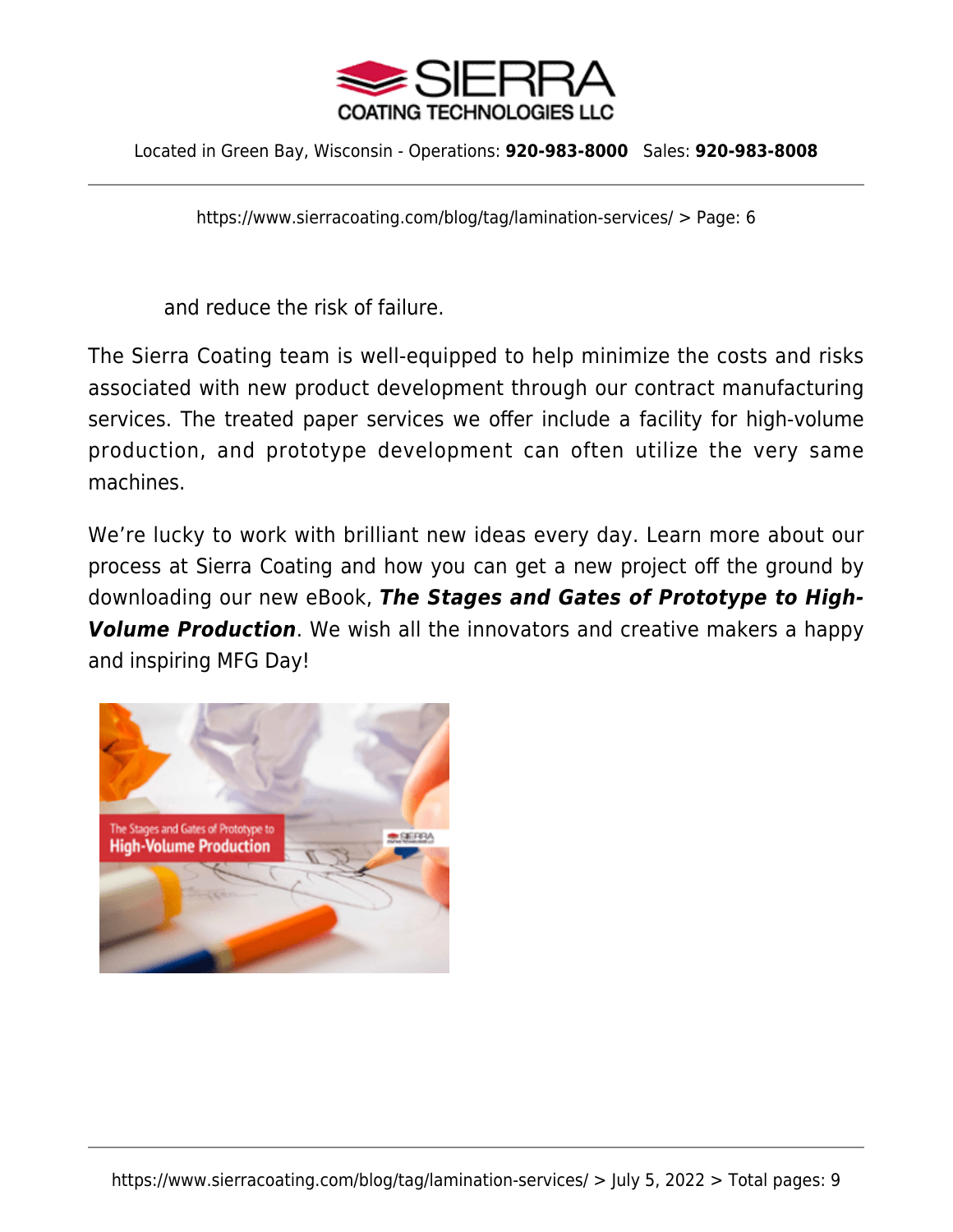

https://www.sierracoating.com/blog/tag/lamination-services/ > Page: 7

# **[3 Ways Industries Are Using](https://www.sierracoating.com/blog/3-ways-industries-using-paper-lamination/) [Paper Lamination](https://www.sierracoating.com/blog/3-ways-industries-using-paper-lamination/)**

Manufacturers have been using the process of lamination globally for over a century. One of the earliest variations of this process comes from the French chemist Edouard Benedictus.

In 1903, Benedictus accidentally coated a glass flask with a plastic compound; when the flask fell to the ground, the chemist was shocked to see the glass merely shatter and not break.

This concept behind laminated glass paved the way for several innovations from industrial manufacturers—including those in the paper industry. The modern applications for [paper lamination](https://www.sierracoating.com/paper-and-paperboard-lamination.html) are very distinctive.

#### *Enhanced product protection.*

Laminations are ideal for creating a protective layer against substances such as water, oil, or grease; and is a common requirement in [food and beverage](https://www.sierracoating.com/specialty-products/food-grade-products/food-grade-packaging-labels/) [packaging.](https://www.sierracoating.com/specialty-products/food-grade-products/food-grade-packaging-labels/)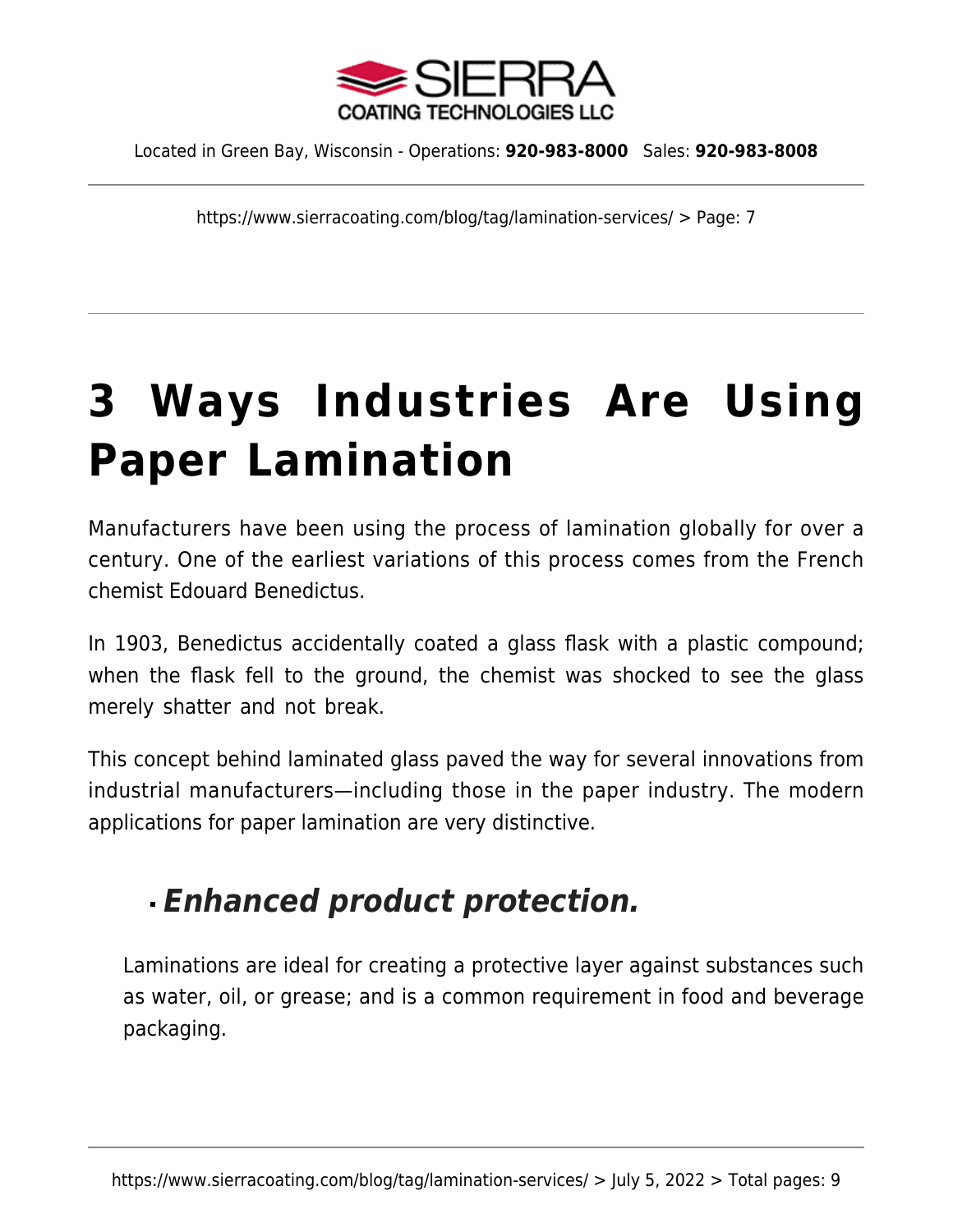

https://www.sierracoating.com/blog/tag/lamination-services/ > Page: 8

To ensure products remain sterile until they are ready for use, a vapor barrier—a thin, impermeable coating—can be used in conjunction with various laminates to keep moisture and oxygen out of the packaging.

#### *Security from counterfeiting.*

Paper manufacturers often use specially colored laminating adhesives as a security measure against counterfeit ticketing. When a laminate-treated ticket is torn, the unique color is clearly visible, signifying the ticket's authenticity. These specialized tickets are resilient enough to withstand contact with water and mild bending.

This practice is used with many types of tickets, such as those for sporting events, musical performances, and even public transportation.

#### *Light "Block Out" Barriers.*

Some laminations are used to create an inside adhesive layer able to block the transmission of light. This "block out" coating is popular for many products that need to keep light from showing through the other side.

These products include advertisements (aisle signs or those found in store windows), trading and playing cards, photographic light boxes, and many others.